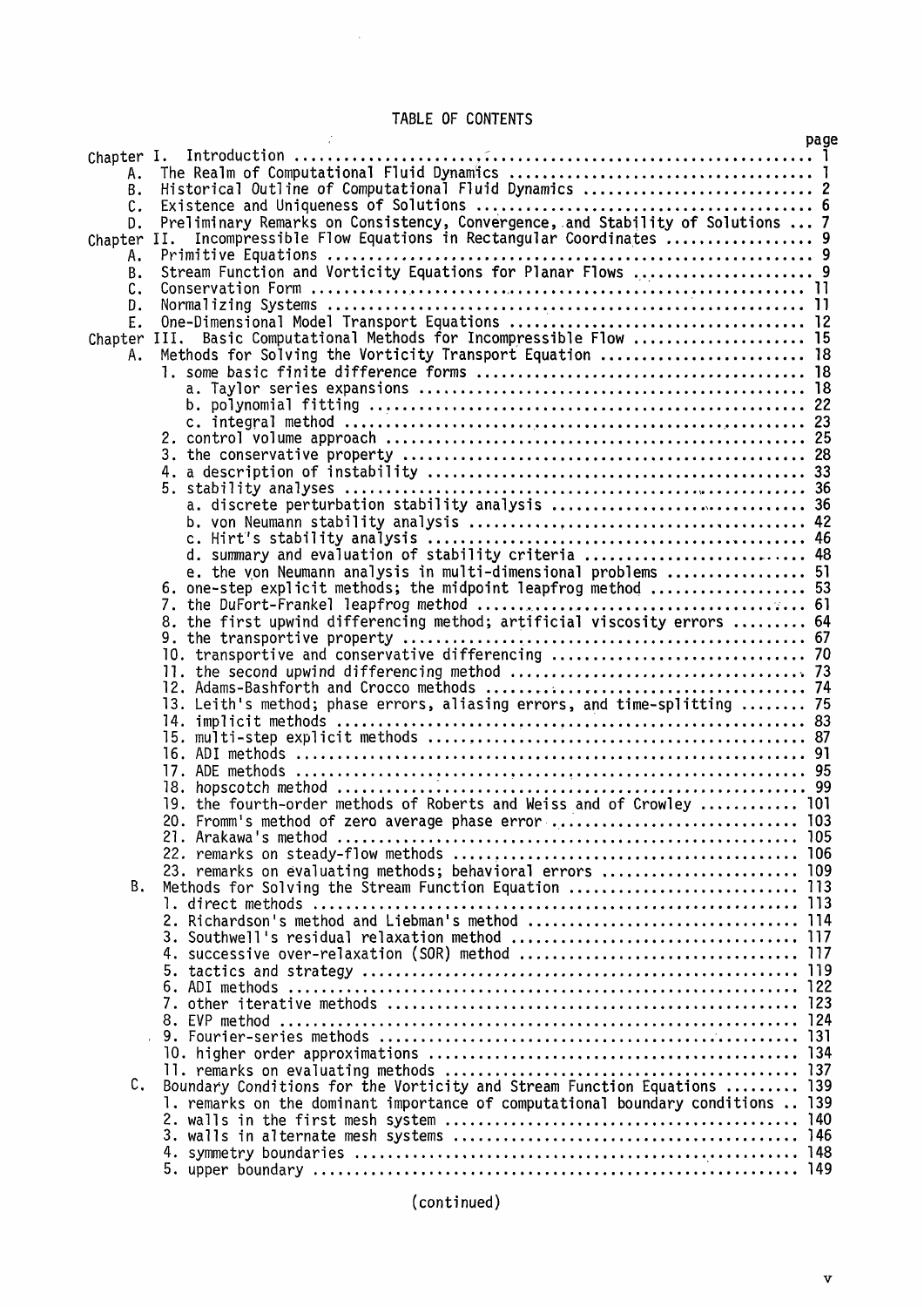|             |                                                                     | page |
|-------------|---------------------------------------------------------------------|------|
|             |                                                                     |      |
|             | 7.                                                                  |      |
|             |                                                                     |      |
|             |                                                                     |      |
|             | 10. computational versus analytical boundary conditions  167        |      |
|             |                                                                     |      |
|             |                                                                     |      |
|             |                                                                     |      |
|             | b. convergence and accuracy at the sharp convex corner  171         |      |
| D.          |                                                                     |      |
| Е.          |                                                                     |      |
|             |                                                                     |      |
|             |                                                                     |      |
|             | 3. boundary conditions of the second kind on pressure  182          |      |
|             |                                                                     |      |
|             |                                                                     |      |
|             | Temperature Solution and Concentration Solutions  186               |      |
| F.          |                                                                     |      |
|             |                                                                     |      |
|             |                                                                     |      |
|             | 3. finite-difference representation of dissipation  188             |      |
|             | 4. boundary conditions for temperature and concentration  189       |      |
|             |                                                                     |      |
| G.          |                                                                     |      |
|             |                                                                     |      |
|             |                                                                     |      |
|             |                                                                     |      |
|             |                                                                     |      |
|             |                                                                     |      |
|             |                                                                     |      |
| н.          |                                                                     |      |
| Chapter IV. | Compressible Flow Equations in Rectangular Coordinates  209         |      |
|             |                                                                     |      |
| Α.          |                                                                     |      |
| В.          |                                                                     |      |
| С.          |                                                                     |      |
| D.          |                                                                     |      |
| Ε.          |                                                                     |      |
| F.          |                                                                     |      |
| G.          | Existence of Shocks - Physical and Mathematical  222                |      |
| Chapter V.  | Basic Computational Methods for Compressible Flow  225              |      |
| Α.          |                                                                     |      |
|             |                                                                     |      |
|             |                                                                     |      |
|             |                                                                     |      |
| В.          | Methods for the Numerical Treatment of Shocks  230                  |      |
| c.          |                                                                     |      |
| D.          | Methods Using Explicit Artificial Viscosities  232                  |      |
|             |                                                                     |      |
|             |                                                                     |      |
|             |                                                                     |      |
|             | 3. Rusanov's method                                                 |      |
|             | 4. errors arising from artificial viscosities  237                  |      |
| Ε.          |                                                                     |      |
|             |                                                                     |      |
|             |                                                                     |      |
|             |                                                                     |      |
|             |                                                                     |      |
|             |                                                                     |      |
|             |                                                                     |      |
|             |                                                                     |      |
|             | 8. other methods; \flux-corrected transport algorithm of Boris  255 |      |
| F.          | Viscous Terms in the Compressible Flow Equations  256               |      |
|             |                                                                     |      |
|             |                                                                     |      |
|             |                                                                     |      |
|             |                                                                     |      |